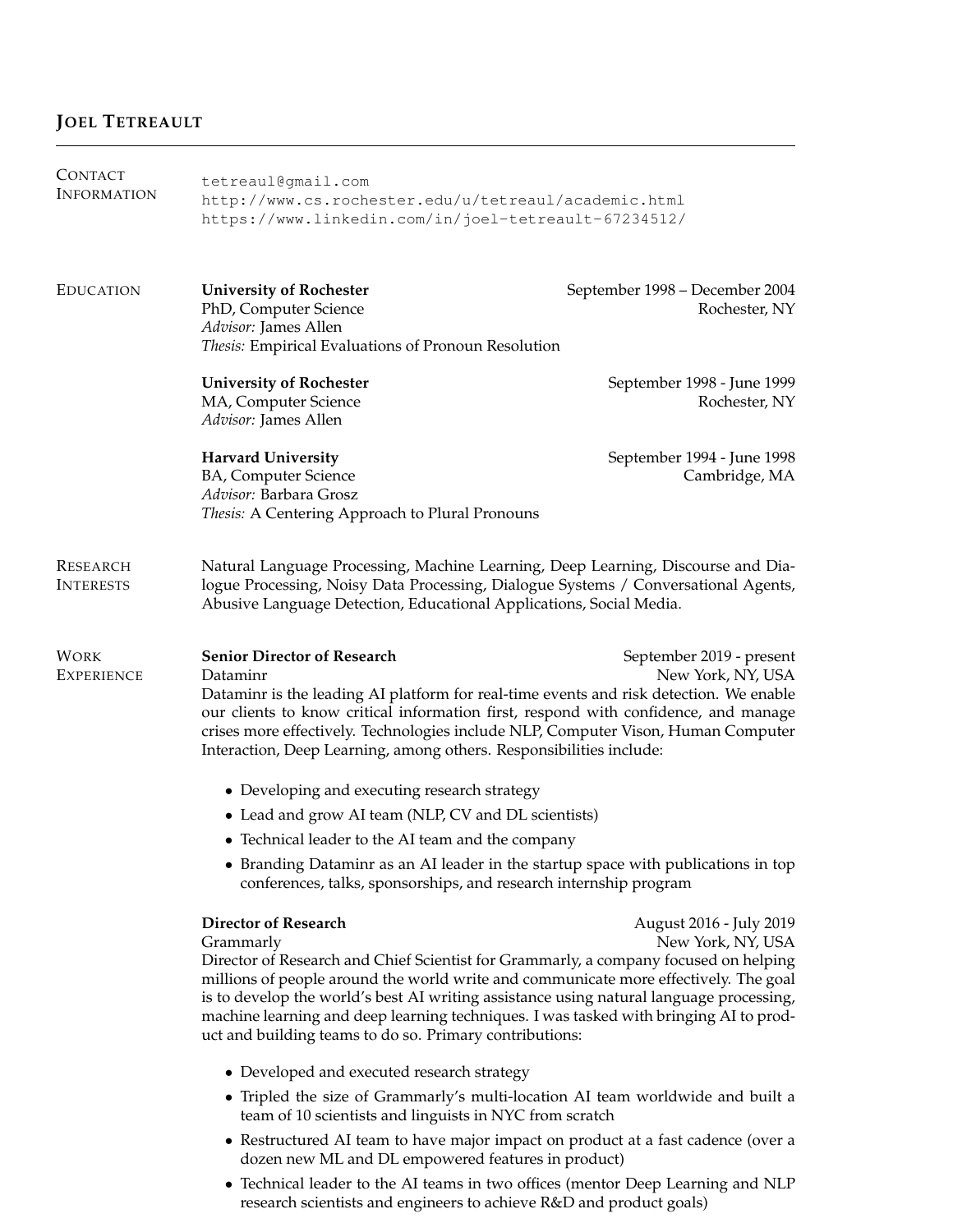- Initiated and lead Grammarly's team of Analytical Linguists (annotation, crowdsourcing and quality control team)
- Lead our internal and external data and corpus acquisitions and development
- Branding Grammarly as an AI / NLP leader in the startup space with publications in top conferences, talks, sponsorships, and research internship program
- Manager of Grammarly NYC

# **Senior Research Scientist, Yahoo Labs** January 2014 – July 2016 Yahoo! New York, NY, USA Research scientist position in the Discourse, Dialogue and Summarization NLP group at Yahoo Labs NYC. Research focused on developing high-quality NLP and Machine Learning tools to develop the next generation of Yahoo products and user experiences. Specific research areas include noisy data processing, dialogue and discourse processing in online domains, parsing, news and comments ranking, and abuse detection. Primary contributions:

- Research and productization of Yahoo's machine learning abusive language and hate speech detection system for user comments
- Tech lead for Yahoo News and Finance Comments Ranking
- Won CEO Challenge to develop "Mail Lint" a tool to help users write more effective emails (better grammar, style and matching of goals)
- Foundational research into comments ranking for Yahoo's Vibe, style detection, grammatical error correction, parsing noisy data, multimodal sarcasm detection, among others

# **Senior Principal Manager, Core NL R&D** November 2012 – December 2013

Nuance Communications, Inc. Sunnyvale, CA, USA

Lead NLP group of Nuance long-term research team on conversational user interfaces. Duties include developing short and long term strategic direction of NLP group, management and hiring of scientists and interns, collaborate with other research groups in Nuance. Research focused on developing high-quality, flexible and generalizable NLP tools for the development of an intelligent dialog system. Specific research areas for the group include syntactic and semantic parsing of noisy data, morphological analysis, natural language dialog and generation.

# **Managing Senior Research Scientist** February 2007 – October 2012

Educational Testing Service **Princeton, NJ, USA** Lead Automated Scoring NLP group. Duties include developing long-term strategic direction of NLP group, management of 5 scientists, mentoring of summer and year-long interns, recruitment of scientists, engineers, and research assistants, associate editor for company-wide internal review process, NLP project leader for two worldwide and national level assessments (managing 8 people per project), and representing ETS to external clients. Research projects include developing NLP grammatical error detection systems, plagiarism and paraphrase detection, identification of discourse coherence in student essays, and effective use of crowdsourcing for improving educational applications. Started as an Associate Research Scientist in 2007 and was promoted to current position in 2010.

| Postdoctoral Research Fellow | November 2004 - February 2007                                                  |
|------------------------------|--------------------------------------------------------------------------------|
| <i>Mentor: D</i> iane Litman | Learning Research and Development                                              |
|                              | Center, University of Pittsburgh, PA, USA                                      |
|                              | Developed Reinforcement Learning techniques to improve the ITSPOKE spoken dia- |
|                              |                                                                                |

logue tutoring system. Investigated which features should be used to best represent the student state in our tutoring domain. Assisted with corpora development and data collection.

# **Dissertation Research** 1999 – 2004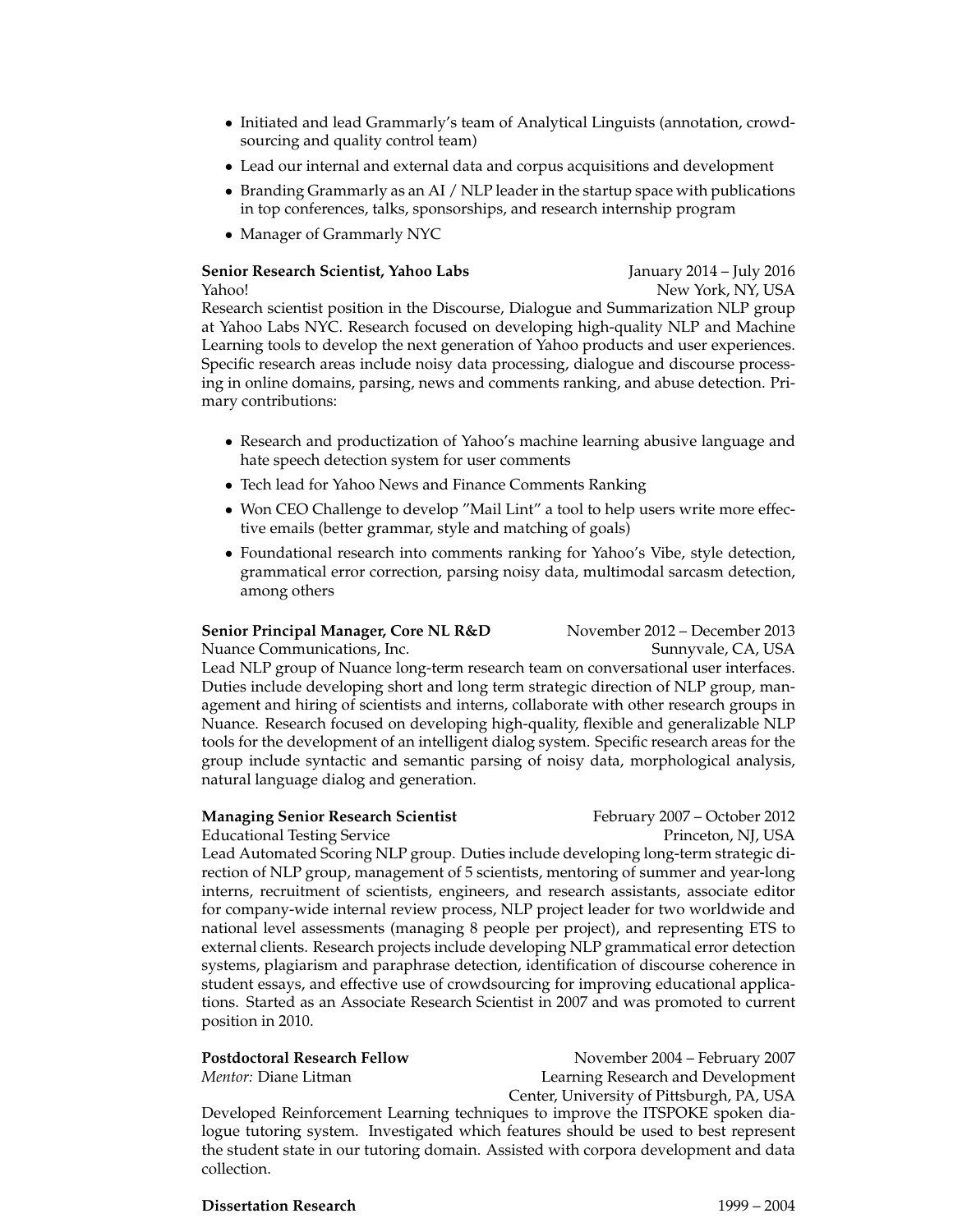*Mentor:* James Allen **Vertex** 2012 **University of Rochester**, Rochester, NY, USA Researched factors (semantic information, discourse and dialogue structure) that contribute to proper interpretation of pronouns and implicit roles in a natural language system. Built a reference resolution system that can compare different pronoun resolution methods. Also developed a refined reference model that works well computationally and is psycholinguistically plausible.

**Books**

**Research Intern** Summer 2002 *Mentor:* David Traum **Institute for Creative Technologies**, Los Angeles, CA, USA

Worked on building a reference resolution module in the Mission Rehearsal Exercise (MRE) natural language system. Work also included investigating best practices and tools for transcribing and annotating dialogs as well as training annotators.

### **SELECTED PUBLICATIONS**

Claudia Leacock, Martin Chodorow, Michael Gamon and Joel Tetreault. *Automated Grammatical Error Detection for Language Learners (second edition).* Synthesis Lectures on Human Language Technologies, 2014.

Claudia Leacock, Martin Chodorow, Michael Gamon and Joel Tetreault. *Automated Grammatical Error Detection for Language Learners.* Synthesis Lectures on Human Language Technologies, 2010, Vol 3., No. 1.

### **Journal Articles and Book Chapters**

Courtney Napoles, Maria Nadejde and Joel Tetreault. (TACL 2019): Towards Robust Grammatical Error Correction: Datasets, Metrics and Analyses. In *Transactions of the Association for Computational Linguistics*. 2019.

Ellie Pavlick and Joel Tetreault. (TACL 2016): An Empirical Analysis of Formality in Online Communication. In *Proceedings of the Transactions of the Association for Computational Linguistics.* 2016.

Keisuke Sakaguchi, Courtney Napoles, Matt Post and Joel Tetreault. (TACL 2016): Reassessing the Goals of Grammatical Error Correction: Fluency Instead of Grammaticality. In *Proceedings of the Transactions of the Association for Computational Linguistics.* 2016.

Michael Gamon, Martin Chodorow, Claudia Leacock and Joel Tetreault. Using Learner Corpora for Automatic Error Detection and Correction. In *Automatic Treatment and Analysis of Learner Corpus Data.* Editors: Ana Diaz-Negrillo, Nicolas Ballier and Paul Thompson. John Benjamins Publishing Company, Studies in Corpus Linguistics, 59.

Joel Tetreault, Martin Chodorow and Nitin Madnani. Bucking the trend: improved evaluation and annotation practices for ESL error detection systems, *Language Resources and Evaluation.* Springer Netherlands: July, 2013.

Jill Burstein, Joel Tetreault and Nitin Madnani. The E-rater Automated Essay Scoring System. In M. D. Shermis and J. Burstein (Eds.), *Handbook of Automated Essay Scoring: Current Applications and Future Directions.* New York: Routledge, 2013.

Jill Burstein, Joel Tetreault, Martin Chodorow, Daniel Blanchard and Slava Andreyev. Automated Evaluation of Discourse Coherence Quality in Essay Writing. In M. D. Shermis and J. Burstein (Eds.), *Handbook of Automated Essay Scoring: Current Applications and Future Directions.* New York: Routledge, 2013.

Jill Burstein, Joel Tetreault and Martin Chodorow. Holistic Annotation of Discourse Coherence Quality in Noisy Essay Writing. In the *Special issue of Dialogue and Discourse on: Beyond semantics: the challenges of annotating pragmatic and discourse phenomena.* (Eds.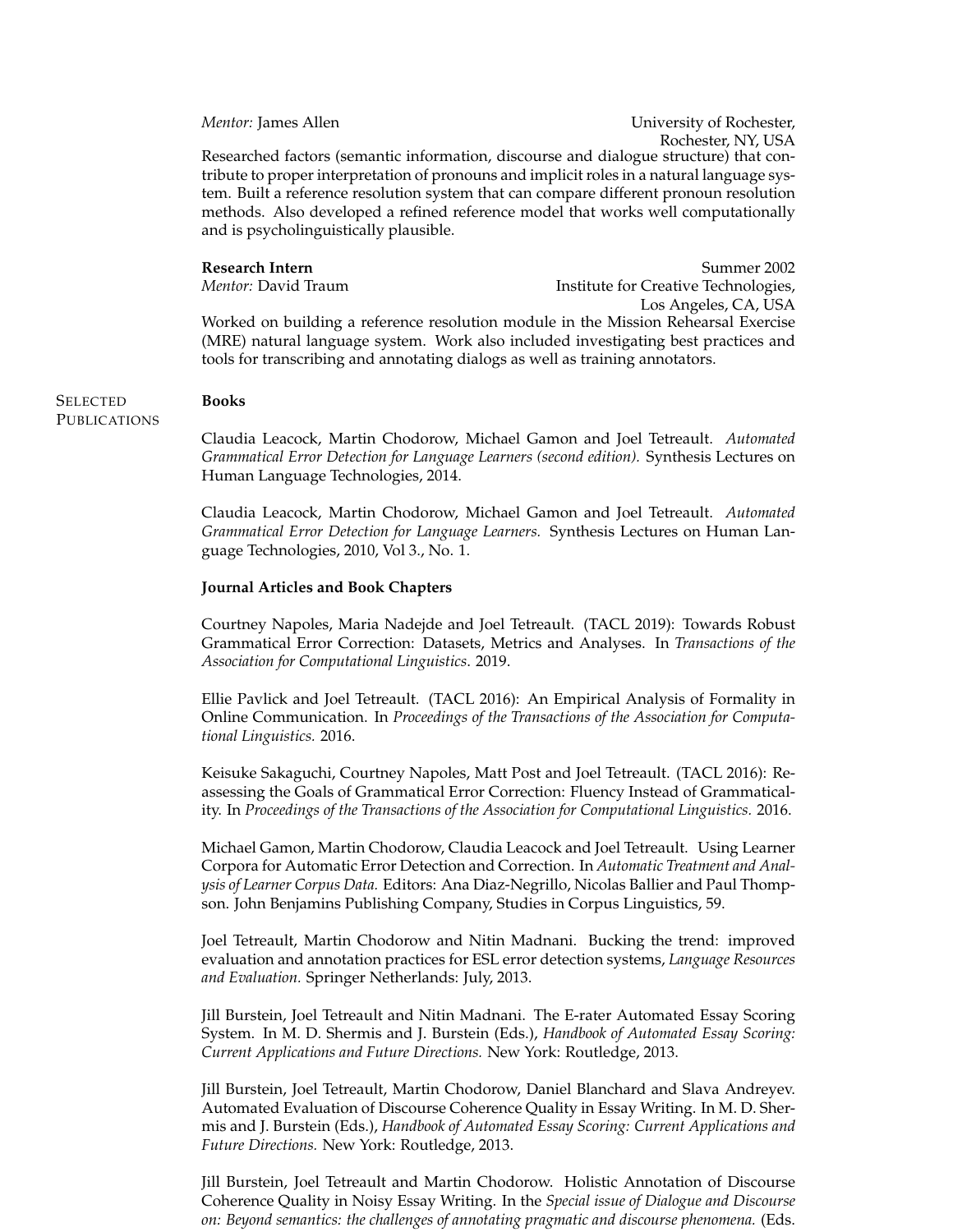S. Dipper, H. Zinsmeister, and B. Webber), 2013.

Martin Chodorow, Michael Gamon and Joel Tetreault. The Utility of Article and Preposition Error Correction Systems for English Language Learners: Feedback and Assessment. *Language Testing*, 2009, Vol. 27, No. 3, pp. 419-436.

Yoko Futagi, Paul Deane, Martin Chodorow and Joel Tetreault. A computational approach to detecting collocation errors in the writing of non-native speakers of English. *Computer Assisted Language Learning Journal*, 2008.

Joel Tetreault and Diane Litman. A Reinforcement Learning Approach to Evaluating State Representations in Spoken Dialogue Systems. *Special Issue of the Journal of Speech Communication*, Volume 50, Issue 8-0, August 2008.

Nathanael Chambers, Joel Tetreault, and James Allen. Approaches for Automatically Tagging Affect. *Computing Attitude and Affect in Text: Theory and Applications.* (Information Retrieval Series). Springer, December 2005.

Joel Tetreault. Decomposing Discourse. *Discourse Anaphora and Anaphora Resolution Colloquium*, 2004.

Joel Tetreault. A Corpus-Based Evaluation of Centering and Pronoun Resolution. *Computational Linguistics*, Volume 27-4, December 2001.

### **Conference Papers**

Rui Zhang and Joel Tetreault. (ACL 2019): This Email Could Save Your Life: Introducing the Task of Email Subject Line Generation. In *Proceedings of ACL 2019*. Florence, Italy. July 28 - August 06, 2019.

Vipul Raheja. (NAACL 2019): Dialogue Act Classification with Context-Aware Self-Attention. In *Proceedings of NAACL 2019*. Minneapolis, MN, USA. June 02-07, 2019.

Sudha Rao and Joel Tetreault. (NAACL 2018): Dear Sir or Madam, May I Introduce the GYAFC Dataset: Corpus, Benchmarks and Metrics for Formality Style Transfer. In *Proceedings of NAACL 2018*. New Orleans, LA, USA. June 01-06, 2018.

Alice Lai and Joel Tetreault. (SIGDIAL 2018): Discourse Coherence in the Wild. In *Proceedings of the 19th Annual SIGDial Meeting on Discourse and Dialogue*. Melbourne, Australia. July 12-14, 2018.

Junchao Zheng, Courtney Napoles, Joel Tetreault and Kostiantyn Omelianchuk. (WNUT 2018): How do you correct run-on sentences it's not as easy as it seems. In *Proceedings of the 4th Workshop on Noisy User-generated Text*. Brussels, Belgium. November 01, 2018. (**Best Paper Award**)

Keisuke Sakaguchi, Courtney Napoles and Joel Tetreault. (BEA 2017): GEC into the future: Where are we going and how do we get there?. In *Proceedings of the 12th Workshop on Innovative Use of NLP for Building Educational Applications*. Copenhagen, Denmark. September 8, 2017.

Courtney Napoles, Keisuke Sakaguchi and Joel Tetreault. (EACL 2017): JFLEG: A Fluency Corpus and Benchmark for Grammatical Error Correction. In *Proceedings of the 15th Conference of the European Chapter of the Association for Computational Linguistics*. Valencia, Spain. April 03-07, 2017.

Courtney Napoles, Aasish Pappu, Joel Tetreault. (ICWSM 2017): Automatically Identifying Good Conversations Online (Yes, They Do Exist!). In *Proceedings of the 11th International Conference on Web and Social Media*. Montreal, Canada. May 15-18, 2017.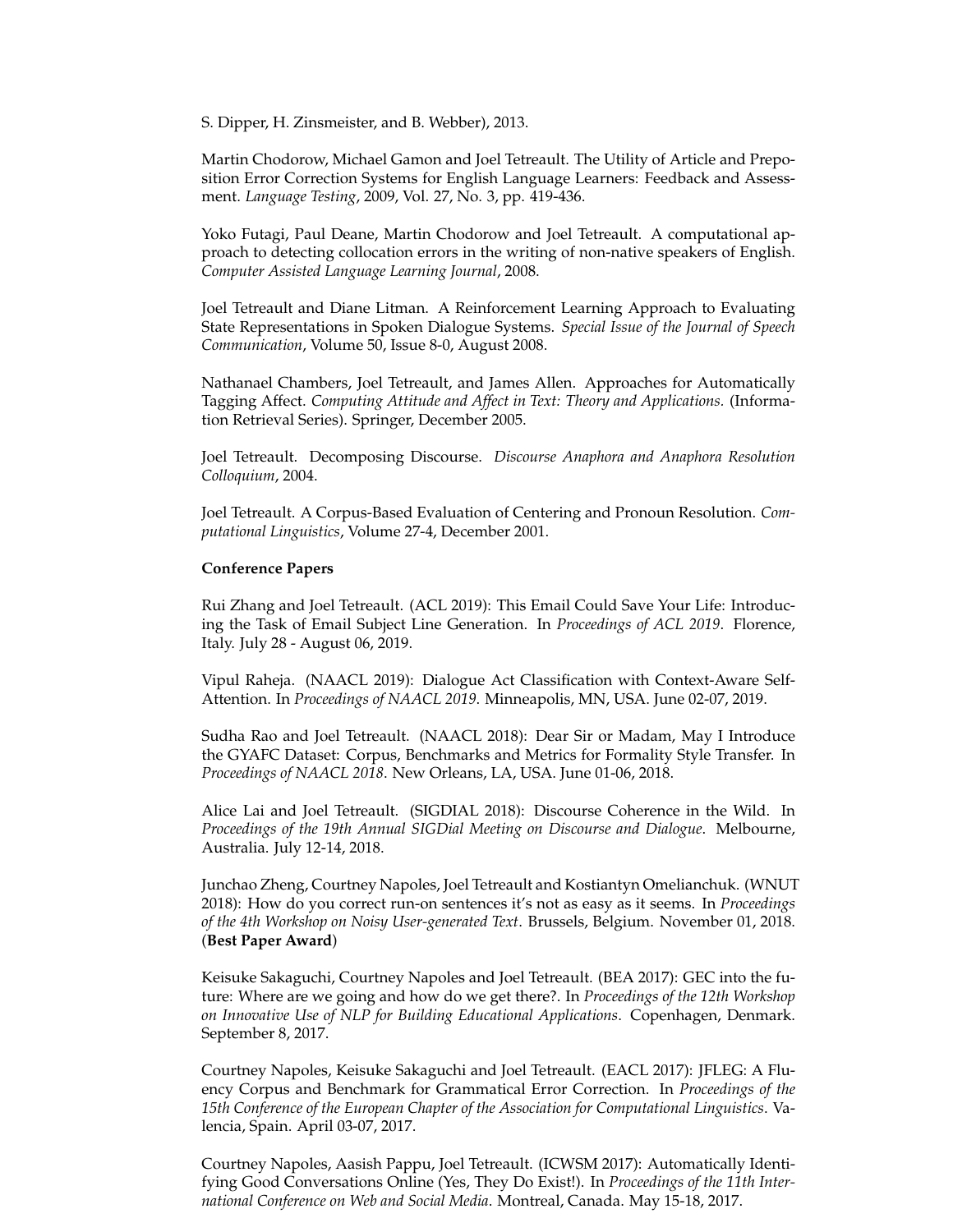Courtney Napoles, Joel Tetreault, Aasish Pappu, Enrica Rosato and Brian Provenzale. (LAW 2017): Finding Good Conversations Online: The Yahoo News Annotated Comments Corpus. In *Proceedings of the 11th Linguistic Annotation Workshop*. Valencia, Spain. April 03, 2017. [ pdf ]

Chikashi Nobata, Joel Tetreault, Achint Thomas, Yashar Mehdad, Yi Chang. (WWW 2016): Abusive Language Detection in Online User Comments. In *Proceedings of the 25th International World Wide Web Conference.* Montreal, Canada. April 2016.

Dragomir Radev, Amanda Stent, Joel Tetreault, Aasish Pappu, Aikaterini Iliakopoulou, Agustin Chanfreau, Paloma de Juan, Jordi Vallmitjana, Alejandro Jaimes, Rahul Jha and Robert Mankoff. (LREC 2016): Humor in Collective Discourse: Unsupervised Funniness Detection in the New Yorker Cartoon Caption Contest. In *Proceedings of the 10th International Conference on Language Resources and Evaluation.* April, 2016.

Yuncheng Li, Yale Song, Liangliang Cao, Joel Tetreault, Larry Goldberg and Jiebo Luo. (CVPR 2016): TGIF: A New Dataset and Benchmark on Animated GIF Description. In *Proceedings of the IEEE Conference on Computer Vision and Pattern Recognition.*

Henriette Cramer, Paloma de Juan and Joel Tetreault. (MobileHCI 2016): Sender-Intended Functions of Emojis in US Messaging. In *Proceedings of the 18th International Conference on Human-Computer Interaction with Mobile Devices and Services.* Florence, Italy. September 06-09, 2016.

Rossano Schifanella, Paloma de Juan, Joel Tetreault and Liangliang Cao. (ACMMM 2016): Detecting Sarcasm in Multimodal Social Platforms. In *Proceedings of the ACM Multimedia 2016 Conference.* Amsterdam, The Netherlands. October 15-19, 2016.

Courtney Napoles, Keisuke Sakaguchi and Joel Tetreault. (EMNLP 2016): There's No Comparison: Reference-less Evaluation Metrics in Grammatical Error Correction. In *Proceedings of the 2016 Conference on Empirical Methods in Natural Language Processing.* Austin, TX, USA. November 01-05, 2016.

Yashar Mehdad and Joel Tetreault. (SigDial 2016): Do Characters Abuse More Than Words? In *Proceedings of the 17th Annual SIGdial Meeting on Discourse and Dialogue.* Los Angeles, CA, USA. September 13-15, 2016.

Jinho Choi, Joel Tetreault and Amanda Stent. (ACL 2015): It Depends: Dependency Parser Comparison Using A Web-based Evaluation Tool. In *Proceedings of the 53rd Annual Meeting of the Association for Computational Linguistics and the 7th International Joint Conference on Natural Language Processing.* Beijing, China, July, 2015.

Courtney Napoles, Keisuke Sakaguchi, Matt Post and Joel Tetreault. (ACL 2015): Ground Truth for Grammaticality Correction Metrics. In *Proceedings of the 53rd Annual Meeting of the Association for Computational Linguistics and the 7th International Joint Conference on Natural Language Processing.* Beijing, China, July, 2015.

Michael Heilman, Aoife Cahill, Nitin Madnani, Melissa Lopez, Matthew Mulholland, and Joel Tetreault. (ACL 2014): Predicting Grammaticality on an Ordinal Scale. In *Proceedings of the Association for Computational Linguistics.* Baltimore, MD, USA. June 23-25, 2014.

Mohammad Sadegh Rasooli and Joel Tetreault. (EACL 2014): Non-Monotonic Parsing of Fluent *Umm I mean* Disfluent Sentences. In *Proceedings of the 14th Conference of the European Chapter of the Association for Computational Linguistics.* Gothenburg, Sweden. August 26-30, 2014.

Mohammad Sadegh Rasooli and Joel Tetreault. (EMNLP 2013): Joint Parsing and Disfluency Detection in Linear Time. Seattle, WA, USA. October 18-21, 2013.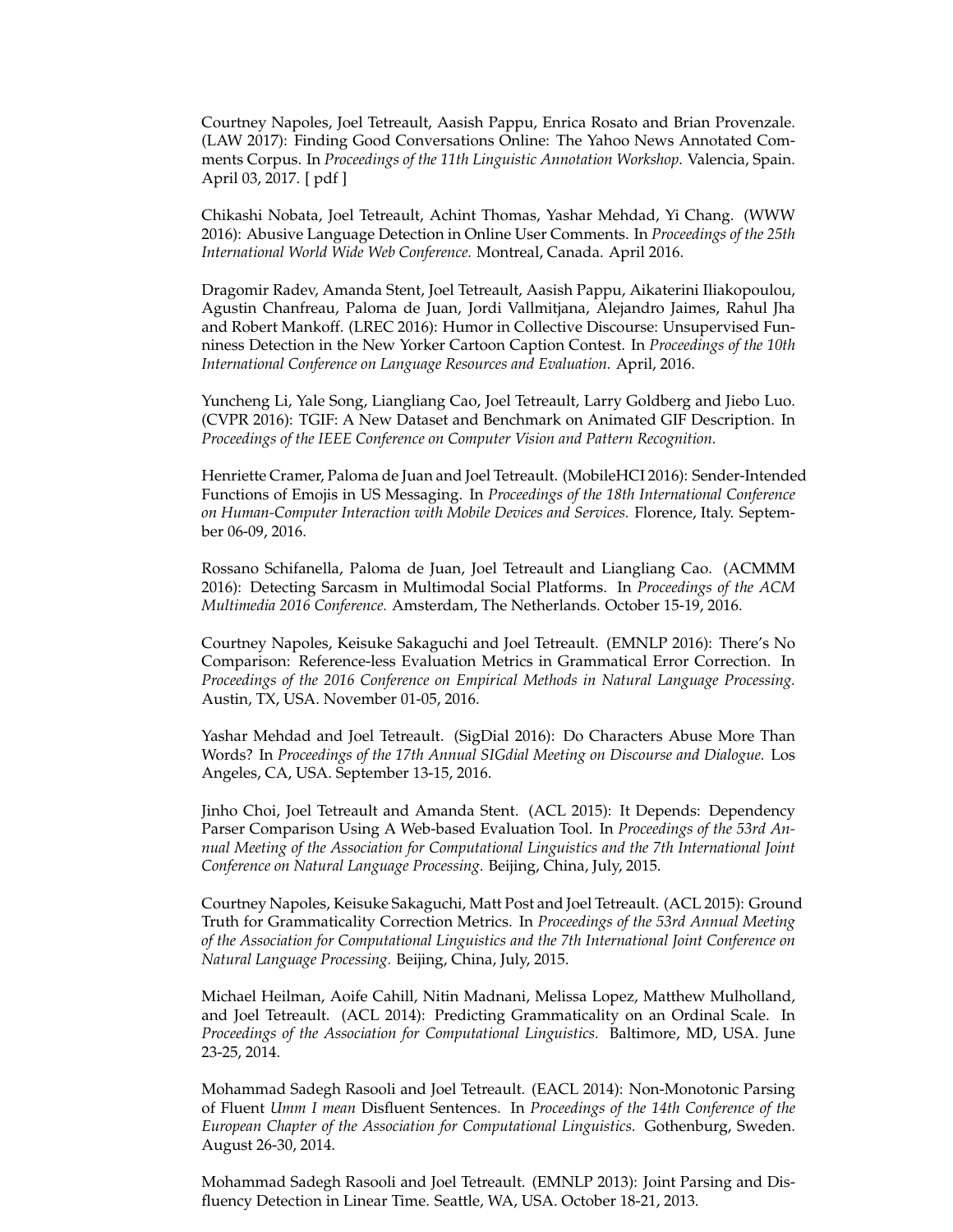Hwee Tou Ng, Siew Mei Wu, Yuanbin Wu, Christian Hadiwinoto and Joel Tetreault. (CoNLL 2013): The CoNLL-2013 Shared Task on Grammatical Error Correction. In *Proceedings of the Seventeenth Conference on Computational Natural Language Learning.* Sofia, Bulgaria. August 08-09, 2013.

Aoife Cahill, Nitin Madnani, Joel Tetreault and Diane Napolitano. (NAACL 2013): Robust Systems for Preposition Error Correction Using Wikipedia Revisions. In *Proceedings of the 2013 Meeting of the North American Association for Computational Linguistics: Human Language Technologies.* Atlanta, GA, USA, June 10-12, 2013.

Joel Tetreault, Daniel Blanchard, Aoife Cahill and Martin Chodorow. (COLING 2012): Native Tongues, Lost and Found: Resources and Empirical Evaluations in Native Language Identification. In *Proceedings of the 24th International Conference on Computational Linguistics.* Mumbai, India, December 08-15, 2012.

Martin Chodorow, Markus Dickinson, Ross Israel and Joel Tetreault. (COLING 2012): Problems in Evaluating Grammatical Error Detection Systems. In *Proceedings of the 24th International Conference on Computational Linguistics.* Mumbai, India, December 08-15, 2012.

Nitin Madnani, Joel Tetreault and Martin Chodorow. (NAACL 2012): Re-examining Machine Translation Metrics for Paraphrase Identification. In *Proceedings of the 2012 Meeting of the North American Association for Computational Linguistics: Human Language Technologies.* Montreal, Canada, June 03-08, 2012.

Ross Israel, Joel Tetreault and Martin Chodorow. (NAACL 2012): Correcting Comma Errors in Learner Essays, and Restoring Commas in Newswire Text. In *Proceedings of the 2012 Meeting of the North American Association for Computational Linguistics: Human Language Technologies.* Montreal, Canada, June 03-08, 2012.

Nitin Madnani, Michael Heilman, Joel Tetreault and Martin Chodorow. (NAACL 2012): Identifying High-Level Organizational Elements in Argumentative Discourse. In *Proceedings of the 2012 Meeting of the North American Association for Computational Linguistics: Human Language Technologies.* Montreal, Canada, June 03-08, 2012.

Beata Beigman Klebanov, Jill Burstein, Nitin Madnani, Adam Faulkner and Joel Tetreault. (CICLing 2012): Building Subjectivity Lexicon(s) From Scratch For Essay Data. In *Proceedings of the 13th International Conference on Intelligent Text Processing and Computational Linguistics.* New Delhi, India, March 11-17, 2012.

Wei Xu, Joel Tetreault, Martin Chodorow, Ralph Grishman and Le Zhao. (EMNLP 2011): Exploiting Syntactic and Distributional Information for Spelling Correction with Web-Scale N-gram Models. In *Proceedings of the 2011 Conference on Empirical Methods in Natural Language Processing.* Edinburgh, Scotland, July 27-29, 2011.

Nitin Madnani, Joel Tetreault, Martin Chodorow and Alla Rozovskaya. (ACL 2011): They Can Help: Using Crowdsourcing to Improve the Evaluation of Grammatical Error Detection Systems. In *Proceedings of the 49th Annual Meeting of the Association for Computational Linguistics: Human Language Technologies.* Portland, OR., June 19-24, 2011.

Joel Tetreault, Jennifer Foster and Martin Chodorow. (ACL 2010): Using Parse Features for Preposition Selection and Error Detection. In *Proceedings of the 48th Annual Meeting of the Association for Computational Linguistics.* Uppsala, Sweden, July 11-16, 2010.

Jill Burstein, Joel Tetreault and Slava Andreyev. (NAACL 2010): Using Entity-Based Features to Model Coherence in Student Essays. In *Proceedings of the 11th Annual Conference of the North American Chapter of the Association for Computational Linguistics.* Los Angeles, CA, USA, June 01-06, 2010.

Na-Rae Han, Joel Tetreault, Soo-Hwa Lee and Jin-Young Ha. (LREC 2010): Using an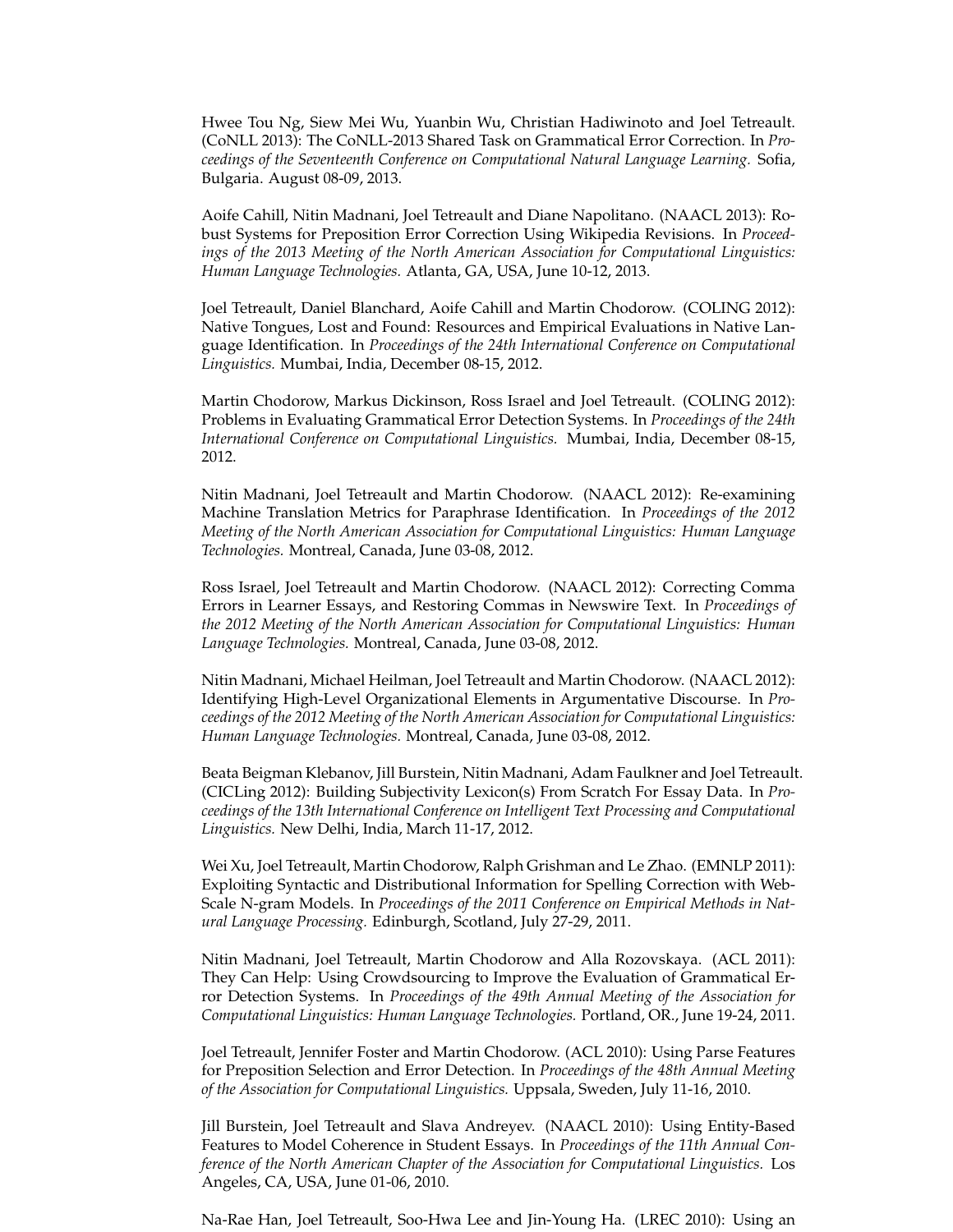Error-Annotated Learner Corpus to Develop an ESL/EFL Error Correction System. In *Proceedings of the 7th International Conference on Language Resources and Evaluation.* Malta, May 19-21, 2010.

Joel Tetreault and Martin Chodorow. (COLING 2008): The Ups and Downs of Preposition Error Detection. In *Proceedings of the 22nd International Conference on Computational Linguistics.* Manchester, UK, August 18-22, 2008.

Kate Forbes-Riley, Diane Litman, Amruta Purandare, Mihai Rotaru, and Joel Tetreault. (AIED 2007): Comparing Linguistic Features for Modeling Learning in Computer Dialogue Tutoring. *Proceedings 13th International Conference on Artificial Intelligence in Education.* Los Angeles, CA, July.

Joel Tetreault, Dan Bohus, and Diane Litman. (NAACL 2007): Estimating the Reliability of MDP Policies: A Confidence Interval Approach. In *Proceedings of the 2007 Human Language Technologies: The Annual Conference of the North American Chapter of the Association for Computational Linguistics.* Rochester, NY, April 22-27, 2007.

Hua Ai, Joel Tetreault, and Diane Litman. (NAACL 2007): Comparing User Simulation Models for Dialog Strategy Learning. In *Proceedings of the 2007 Human Language Technologies: The Annual Conference of the North American Chapter of the Association for Computational Linguistics.* Rochester, NY, April 22-27, 2007.

Kate Forbes-Riley, Mihai Rotaru, Diane Litman and Joel Tetreault. (NAACL 2007): Exploring Affect-Context Dependencies for Adaptive System Development. In *Proceedings of the 2007 Human Language Technologies: The Annual Conference of the North American Chapter of the Association for Computational Linguistics.* Rochester, NY, April 22-27, 2007. (**Late-breaking News Award**).

Kate Forbes-Riley, Diane Litman, Scott Silliman and Joel Tetreault. (FLAIRS 2006): Comparing Synthesized versus Pre-Recorded Tutor Speech in an Intelligent Tutoring Spoken Dialogue System. *Proceedings 19th International Conference of the Florida Artificial Intelligence Research Society.* Melbourne Beach, Florida, May 11-13, 2006.

Joel Tetreault and Diane Litman. (EACL 2006): Using Reinforcement Learning to Build a Better Model of Dialogue State. *Proceedings of the 11th Conference of the European Association for Computational Linguistics*. Trento, Italy, April 03-07, 2006.

Joel Tetreault and Diane Litman. (NAACL 2006): Comparing the Utility of State Features in Spoken Dialogue Using Reinforcement Learning. In *Proceedings of the 2006 Human Language Technology/North American Association for Computational Linguistics.* New York City, NY., June 05-07, 2006.

Hua Ai, Diane Litman, Kate Forbes-Riley, Mihai Rotaru, Joel Tetreault, and Amruta Purandare. (INTERSPEECH 2006): Using System and User Performance Features to Improve Emotion Detection in Spoken Tutoring Dialogs. In *Proceedings of the 9th International Conference on Spoken Language Processing.* Pittsburgh, PA., September 17-26, 2006.

Nathanael Chambers, Joel Tetreault, and James Allen. Approaches for Automatically Tagging Affect. In *Proceedings of the 2004 AAAI Spring Symposium of Exploring Affect and Attitude in Text*, Stanford, CA., March 25-27, 2004.

Mary Swift, Myrosia Dzikovska, Joel Tetreault and James F. Allen. (LREC 2004): Semiautomatic syntactic and semantic corpus annotation with a deep parser. In *Proceedings of the4th International Conference on Language Resources and Evaluation.* Lisbon, Portugal, May 26-28, 2004.

Joel Tetreault and James Allen. (CATALOG 2004): Semantics, Dialogue, and Pronoun Resolution. In *Proceedings of the 8th Workshop on the Semantics and Pragmatics of Dialogue.*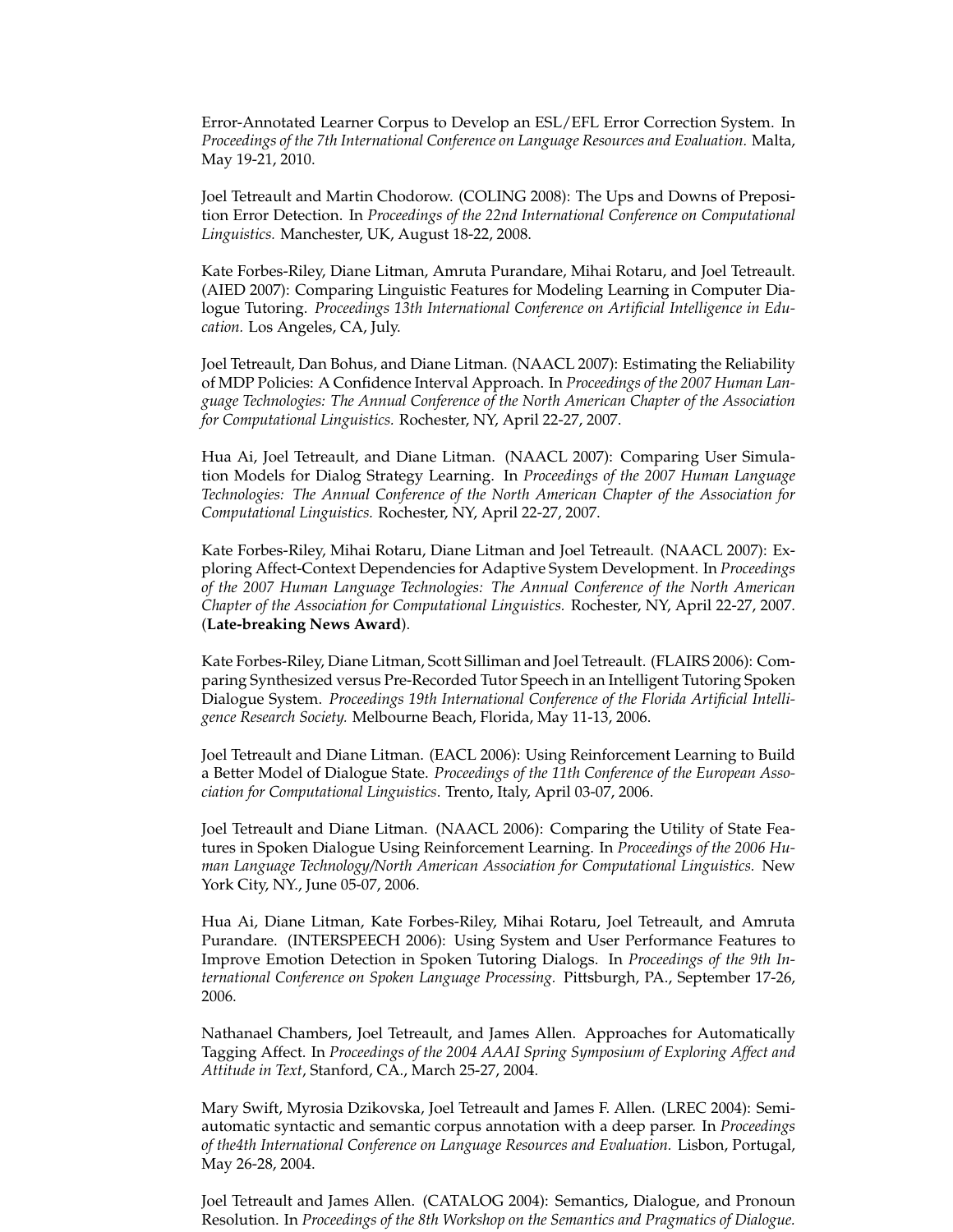Barcelona, Spain, July 19-21, 2004.

Joel Tetreault and James Allen. An Empirical Evaluation of Pronoun Resolution and Clausal Structure. In *Proceedings of the 2003 International Symposium on Reference Resolution and its Applications to Question Answering and Summarization.* Venice, Italy, June 23-24, 2003.

Joel Tetreault. Implicit Role Reference. In *Proceedings of the International Symposium on Reference Resolution for Natural Language Processing.* Alicante, Spain, June 03-04, 2002.

Joel Tetreault. (DAARC 2002): Clausal Structure and Pronoun Resolution. In *Proceedings of the 4th Discourse Anaphora and Anaphora Resolution Colloquium.* Lisbon, Portugal, September 18-20, 2002.

Joel Tetreault. (ACL 1999): Analysis of Syntax Based Pronoun Resolution Methods. In *Proceedings of the 37th Annual Meeting of the Association for Computational Linguistics ( student session.* College Park, MD., June 20-26, 1999.

Donna Byron and Joel Tetreault. (EACL 1999): A Flexible Architecture for Reference Resolution. In *Proceedings of the 9th Conference of the European Chapter of the Association for Computational Linguistics.* Bergen, Norway, June 08-12, 1999.

### **Select Workshop Papers and Research Reports**

Phu Mon Htut and Joel Tetreault. (BEA 2019): The Unreasonable Effectiveness of Transformer Language Models in Grammatical Error Correction. In *Proceedings of the BEA 2019*. Florence, Italy. August 02, 2019.

Maria Nadejde and Joel Tetreault. (W-NUT 2019): Personalizing Grammatical Error Correction: Adaptation to Proficiency Level and L1. In *Proceedings of the 5th Workshop on Noisy User-generated Text (W-NUT)*, Hong Kong. November 04, 2019.

Shervin Malmasi, Joel Tetreault and Mark Dras. (BEA 2015): Oracle and Human Baselines for Native Language Identification. In *Proceedings of the 10th Workshop on Innovative Use of NLP for Building Educational Applications.* Denver, CO, USA, June 04, 2015.

Mohammad Sadegh Rasooli and Joel Tetreault. Yara Parser: A Fast and Accurate Dependency Parser. In *arXiv preprint arXiv:1503.06733.* March 23, 2015.

Daniel Blanchard, Joel Tetreault, Derrick Higgins, Aoife Cahill and Martin Chodorow. (ETS RR 2013): TOEFL11: A Corpus of Non-Native English. In *ETS Research Report Series*. Volume 2:i-15.

Joel Tetreault, Daniel Blanchard and Aoife Cahill. (BEA 2013): A Report on the First Native Language Identification Shared Task. In *Proceedings of the 8th Workshop on Innovative Use of NLP for Building Educational Applications.* Atlanta, GA, USA, June 13, 2013.

Michael Heilman, Aoife Cahill and Joel Tetreault. (HOO 2012): Precision Isn't Everything: A Hybrid Approach to Grammatical Error Detection. In *Proceedings of the 7th Workshop on Innovative Use of Natural Language Processing for Building Educational Applications.* Montreal, Canada, June 07, 2012.

Nitin Madnani, Joel Tetreault and Martin Chodorow. (BEA 2012): Exploring Grammatical Error Correction with Not-So-Crummy Machine Translation. In *Proceedings of the 7th Workshop on Innovative Use of Natural Language Processing for Building Educational Applications.* Montreal, Canada, June 07, 2012.

Kristen Parton, Joel Tetreault, Nitin Madnani and Martin Chodorow. (WMT 2011): E-rating Machine Translation. In *Proceedings of the 6th Workshop on Statistical Machine Translation.* Edinburgh, Scotland, July 30-31, 2011.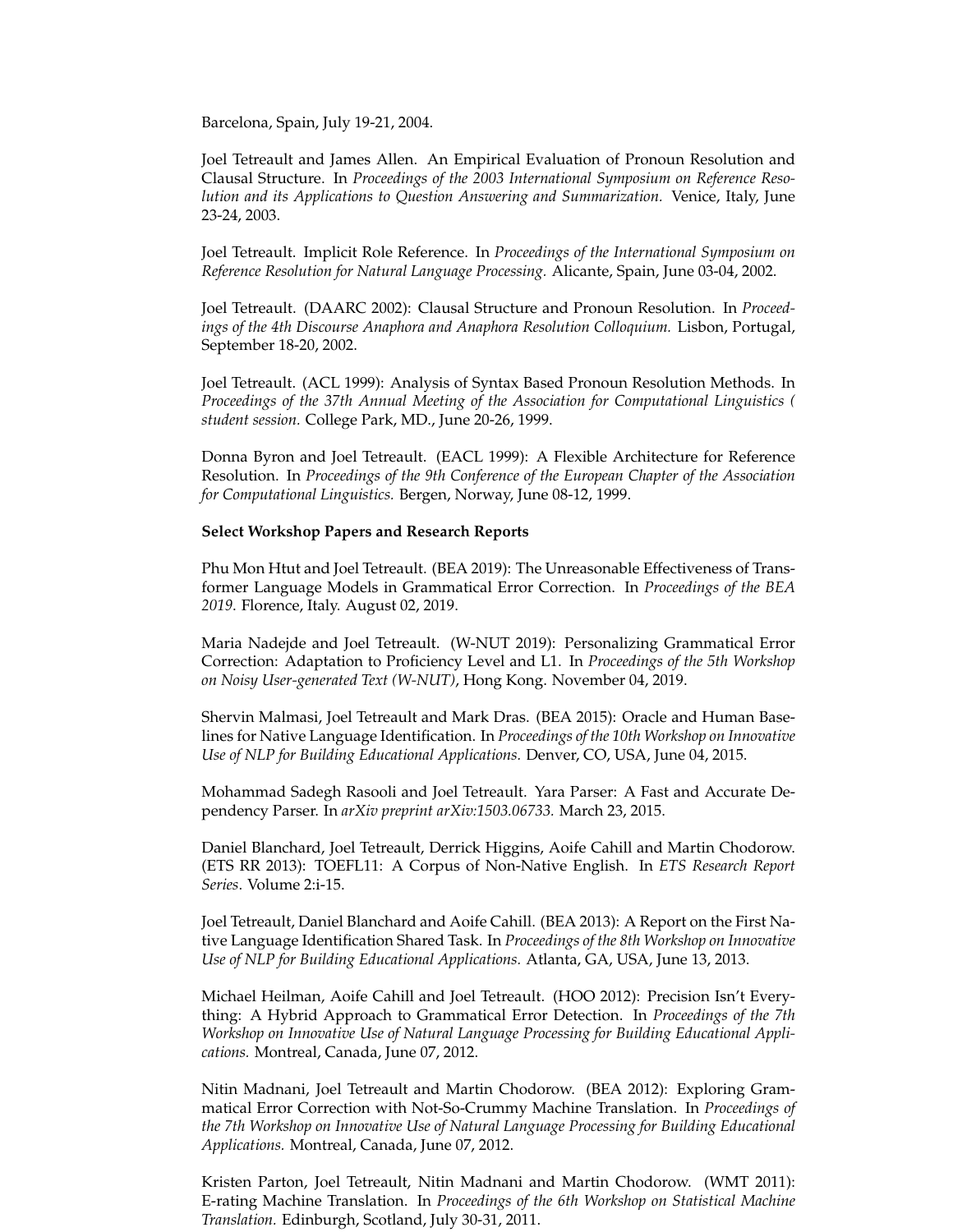Joel Tetreault, Elena Filatova and Martin Chodorow. (BEA 2010): Rethinking Grammatical Error Annotation and Evaluation with the Amazon Mechanical Turk. In *Proceedings of the 5th Workshop on Innovative Use of NLP for Building Educational Applications.* Los Angeles, CA, June 05, 2010.

Joel Tetreault and Martin Chodorow. (WAC 2009): Examining the Use of Region Web Counts for ESL Error Detection. In *Proceedings of the 5th Web as Corpus Workshop.* San Sebastian, Spain. September 07, 2009

John Lee, Joel Tetreault and Martin Chodorow. (LAW 2009): Human Evaluation of Article and Noun Number Usage: Influences of Context and Construction Variability. In *Proceedings of the 3rd Linguistic Annotation Workshop.* Suntec, Singapore, August 06-07, 2009.

Joel Tetreault and Martin Chodorow. (HJCL 2008): Native Judgments of Non-Native Usage: Experiments in Preposition Error Detection. In *Proceedings of the COLING Workshop on Human Judgments in Computational Linguistics.* Manchester, UK, August 23, 2008.

Martin Chodorow, Joel Tetreault and Na-Rae Han. Detection of Grammatical Errors Involving Prepositions. In *Proceedings of the Fourth ACL-SIGSEM Workshop on Prepositions.* Prague, Czech Republic, June 28, 2007.

PATENTS (FULL AND Joel Tetreault, Aasish Pappu, Edo Liberty, Liang Cao, M. Liu, Ellie Pavlick, G. Tsur and PENDING) Y. Maarek. (2019): Electronic message composition support method and apparatus. US Patent App. 10/193,833.

> Courtney Napoles, Aasish Pappu, Joel Tetreault. (2018): Identifying Constructive Sub-Dialogues. US Patent App. 15/406,565

> Aasish Pappu and Joel Tetreault. (2018): Commentary Generation. US Patent App. 15/359,994

> Swapna Somasundaran, Martin Chodorow, Joel Tetreault. (2018): Systems and Methods for Automated Scoring of Textual Responses to Picture-Based Items. US Patent: 9,959,776

> Yashar Mehdad and Joel Tetreault. (2018): Detecting abusive language using character n-gram feature. US Patent App. 15/224,434

> Aasish Pappu, Sungjin Lee, Joel Tetreault and Amanda Stent. (2018): Fact machine for user generated content. US Patent App. 15/198,493

> Joel Tetreault and Ellie Pavlick. (2017): Method and system for automatic formality transformation. US Patent App 14/757,423

> Ross Israel, Joel Tetreault and Martin Chodorow. (2016): Computer-implemented systems and methods for detecting punctuation errors. US Patent 9,390,078

> Nitin Madnani, Joel Tetreault and Martin Chodorow. (2016): Round-trip translation for automated grammatical error correction. US Patent 9,342,499

> Nitin Madnani, Michael Heilman, Joel Tetreault and Martin Chodorow. (2015): Identifying High-Level Organizational Elements in Argumentative Discourse. US Patent 9,208,139

> Jill Burstein, Beata Beigman-Klebanov, Nitin Madnani, and Joel Tetreault. Building Subjectivity Lexicons for Sentiment Analysis Systems for Use in Essay Scoring. Provisional US Patent filing.

> Lei Chen, Joel Tetreault, Xiaoming Xi, Klaus Zechner, Miao Chen and Su-Youn Yoon.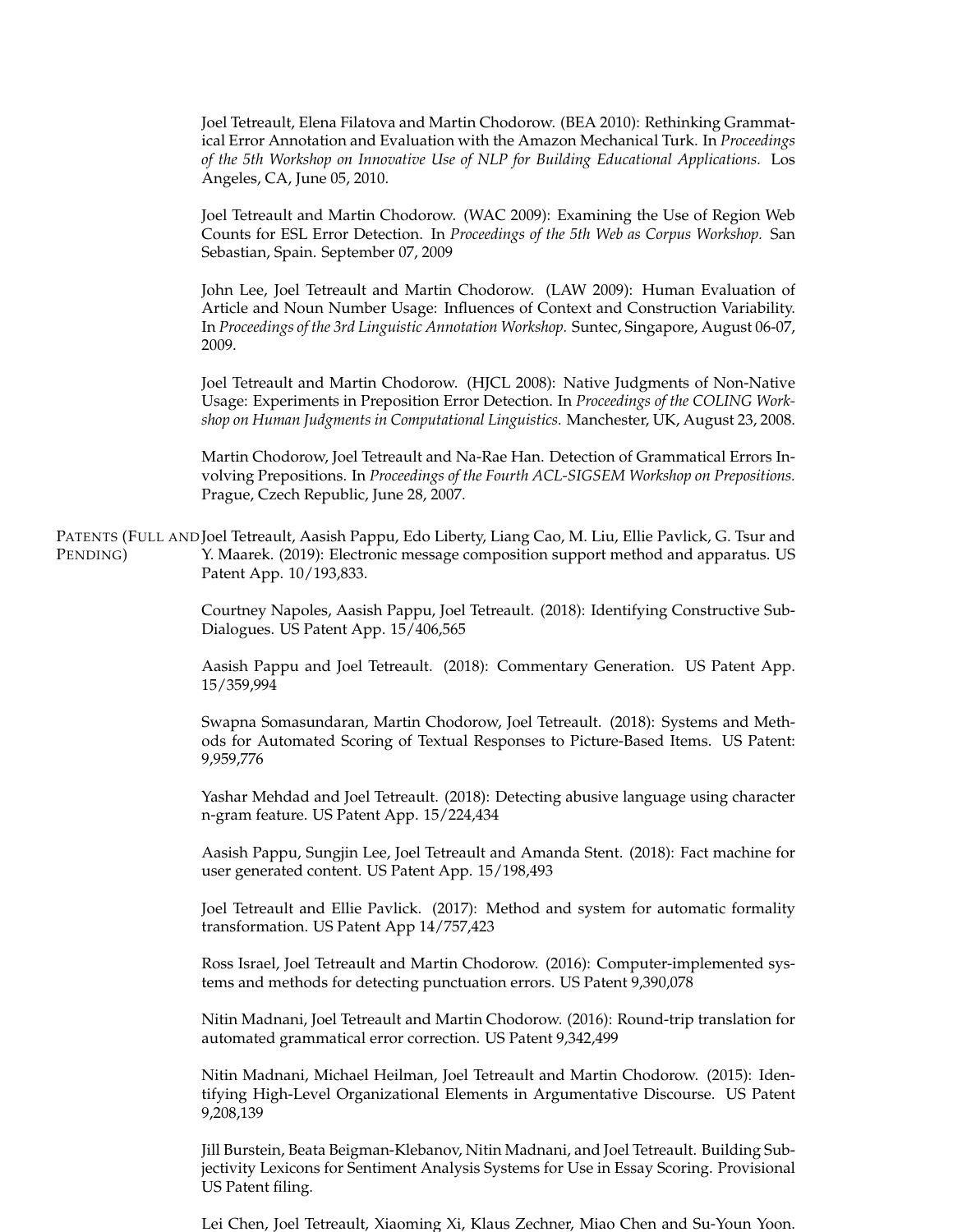|                                           | Processor Implemented Systems and Methods for Measuring Syntactic Complexity on<br>Spontaneous Non-Native Speech Data by Using Structural Event Detection. US Patent<br>App. 20110213610                                                                                                                                                                                                                                                                     |  |  |
|-------------------------------------------|--------------------------------------------------------------------------------------------------------------------------------------------------------------------------------------------------------------------------------------------------------------------------------------------------------------------------------------------------------------------------------------------------------------------------------------------------------------|--|--|
| <b>SHARED TASK</b><br><b>COMPETITIONS</b> | <b>WMT11 Shared Task on Machine Translation Evaluation: Placed first (MTeRater-Plus)</b><br>and fifth (MTeRater).                                                                                                                                                                                                                                                                                                                                            |  |  |
|                                           | HOO2012 Shared Task on Grammatical Error Detection: Placed third (ETS team).                                                                                                                                                                                                                                                                                                                                                                                 |  |  |
| <b>TUTORIALS</b>                          | COLING 2014 Tutorial on Automated Grammatical Error Correction for Language<br>Learners                                                                                                                                                                                                                                                                                                                                                                      |  |  |
| PROFESSIONAL<br><b>SERVICE</b>            | <b>NAACL Treasurer</b> (2013 – 2019)                                                                                                                                                                                                                                                                                                                                                                                                                         |  |  |
|                                           | ACL Coordinating Committee (2014, 2017, 2020)                                                                                                                                                                                                                                                                                                                                                                                                                |  |  |
|                                           | Founder and First Chair of the ACL Special Interest Group on NLP and Education<br>(SIGEdu) (2018)                                                                                                                                                                                                                                                                                                                                                            |  |  |
|                                           | Head Organizer: Workshop on Innovative Use of NLP for Building Educational Appli-<br>cations (2008 - 2018):                                                                                                                                                                                                                                                                                                                                                  |  |  |
|                                           | http://www.cs.rochester.edu/u/tetreaul/naacl-bea11.html                                                                                                                                                                                                                                                                                                                                                                                                      |  |  |
|                                           | <b>Organizing Committee:</b> 1st Joint Workshop on Narrative Understanding, Storylines,<br>and Events (2020):<br>https://sites.google.com/view/nuse                                                                                                                                                                                                                                                                                                          |  |  |
|                                           | Organizing Committee: 3rd Workshop on Abusive Language Detection (2019):<br>https://sites.google.com/site/abusivelangaugeworkshop2017/                                                                                                                                                                                                                                                                                                                       |  |  |
|                                           | Organizing Committee: 1st Workshop on Abusive Language Detection (2017):<br>https://sites.google.com/site/abusivelangaugeworkshop2017/                                                                                                                                                                                                                                                                                                                       |  |  |
|                                           | <b>Organizing Committee:</b> CHI Workshop on Online Harrassment (2017):<br>http://social.umd.edu/woh/                                                                                                                                                                                                                                                                                                                                                        |  |  |
|                                           | Head Organizer: 1st Shared Task on Native Language Identification (2013):<br>http://www.nlisharedtask2013.org/                                                                                                                                                                                                                                                                                                                                               |  |  |
|                                           | Organizing Committee: CoNLL Grammatical Error Correction Shared Task (2013):<br>http://nlp.comp.nus.edu.sq/conll13st/                                                                                                                                                                                                                                                                                                                                        |  |  |
|                                           | Organizing Committee: First Workshop on Metaphor in NLP (2013):<br>https://sites.google.com/site/1stworkshoponmetaphorinnlp2013/home                                                                                                                                                                                                                                                                                                                         |  |  |
|                                           | Organizing Committee: First Joint Workshop on Statistical Parsing of Morphologically<br>Rich Languages and Syntactic Analysis of Non-Canonical Languages (SPMRL-SANCL<br>2014):                                                                                                                                                                                                                                                                              |  |  |
|                                           | http://www.spmrl.org/spmrl-sancl2014.html                                                                                                                                                                                                                                                                                                                                                                                                                    |  |  |
|                                           | Chair: Program Chair for ACL '20, Senior Area Chair for ACL '19, Area Chair for<br>NAACL '19, Area and Session Chair for EMNLP '16, Area and Session Chair for ACL<br>'15, Area Chair and Session Chair for NAACL '10, Special Program Chair for AAAI '12,<br>Exhibits Chair and Session Chair for NAACL '12. Session Chair for NAACL '13. Nomi-<br>nated for NAACL Secretary '12. One Minute Madness Chair: NAACL: 2012, 2013, 2015;<br><b>EMNLP: 2016.</b> |  |  |

**Reviewer:** ACL, NAACL, EACL, COLING, EMNLP, LREC, IJCAI, SIGdial, AAAI, RANLP, Computational Linguistics, TACL, numerous workshops